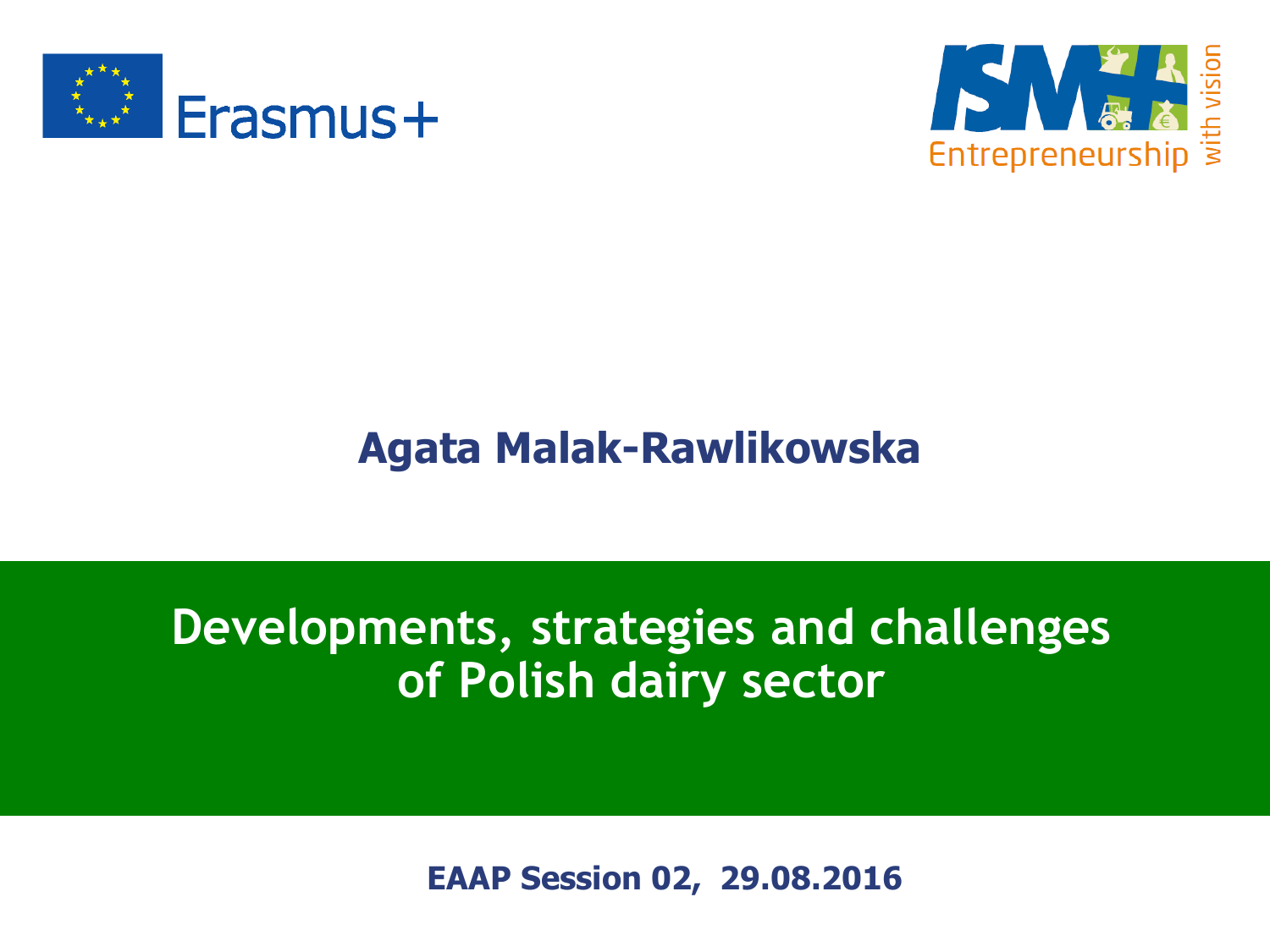# **Outlay of the presentation**

■ Dairy market characteristics and recent developments in Poland

**Future strategies, prospects and its** determinants according to interviewed experts and farmers

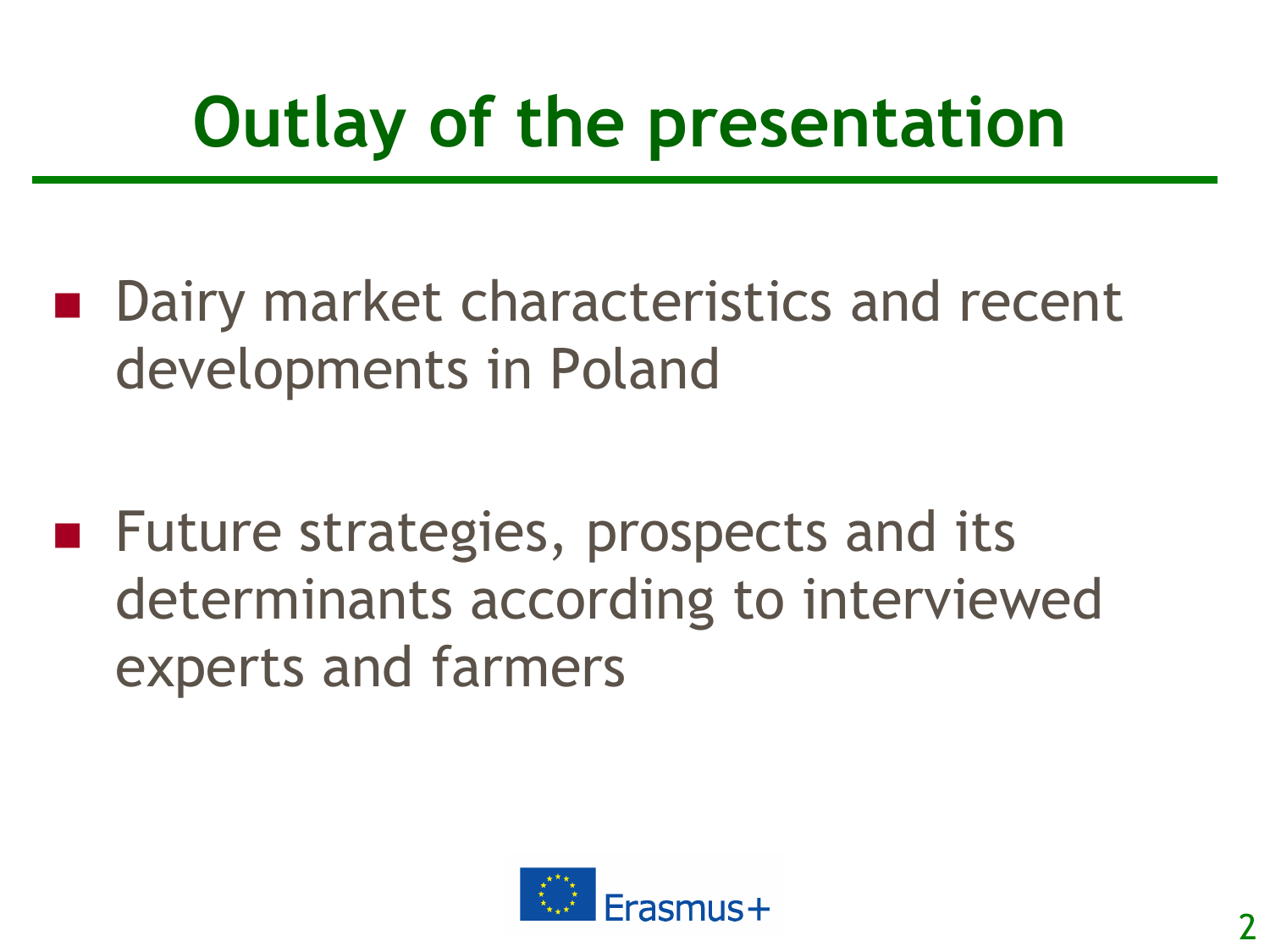## **Poland is one of the largest milk producing countries in EU**



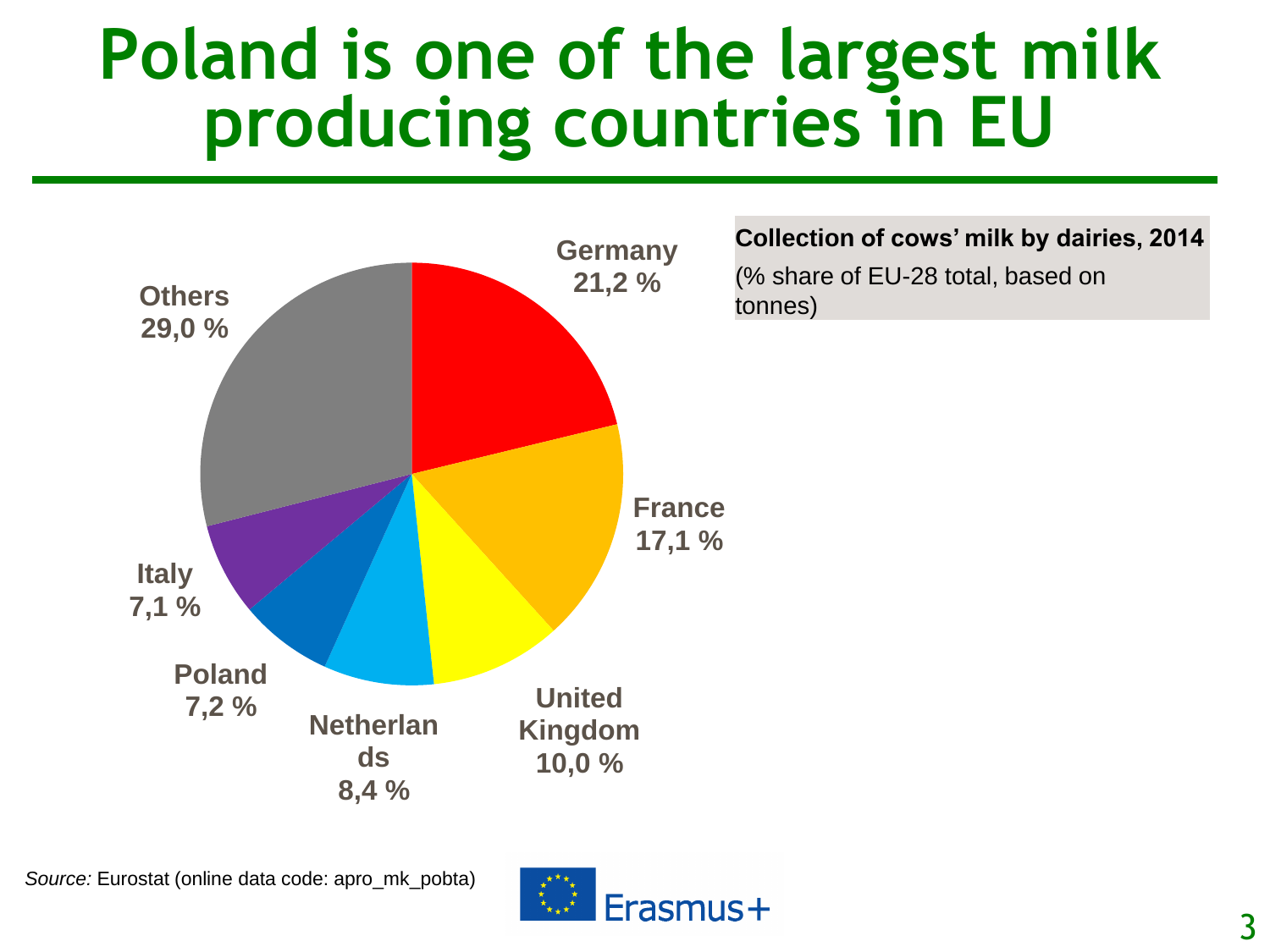# **Basic statistics 2014/15**

| 2014/2015                                        | <b>Poland</b> | <b>Italy</b> | <b>Netherlan</b><br>ds | <b>UK</b> | <b>France</b> | <b>Germany</b> |
|--------------------------------------------------|---------------|--------------|------------------------|-----------|---------------|----------------|
| <b>Milk</b><br>deliveries<br>(mIn.t)             | 10,5          | 10,9         | 12,4                   | 14,8      | 25,0          | 31,3           |
| Farms (n)<br>(x1000)                             | 130           | 30,5         | 17,6                   | 13,5      | 66,6          | 72,6           |
| <b>Milk</b><br>production<br>(tonns per<br>farm) | 80            | 360          | 702                    | 1097      | 376           | 431            |
| <b>Milk yield</b><br>(kg per<br>COW)             | 5777          | 5754         | 7747<br>"小水水火"。        | 8013      | 6973          | 7541           |

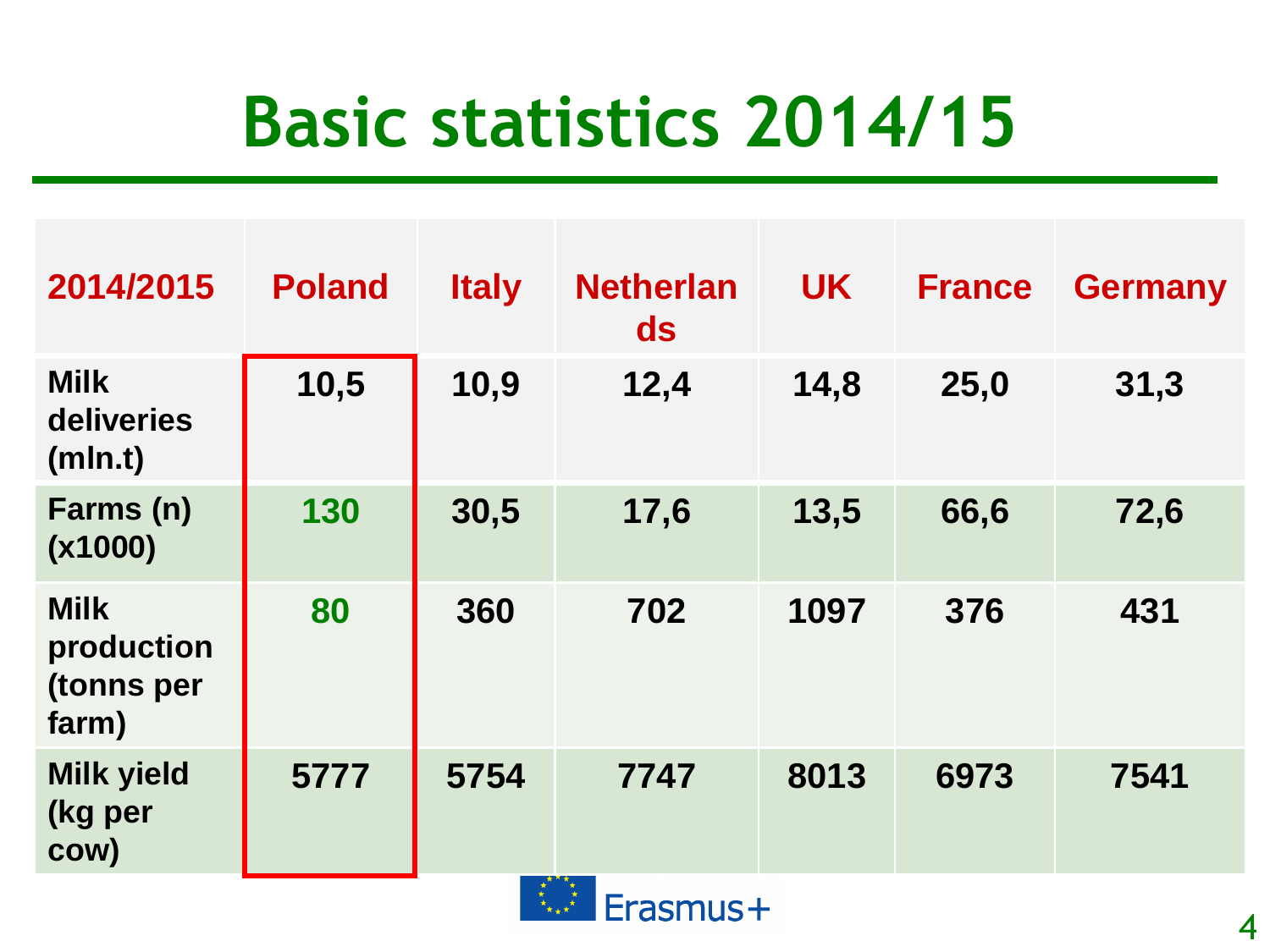## **Concentration and modernisation – main developments 2004-2015**

- Decline of number of farms by 60% (2004 2015)
- Average production per farm delivering to processing increased by 296% (2004 – 2015)
- Small scale 52% of farms have > 10+ cows
- Modernisation processes, quality improvements
- 30% of milk production is exported Self sufficiency – 121% in 2015



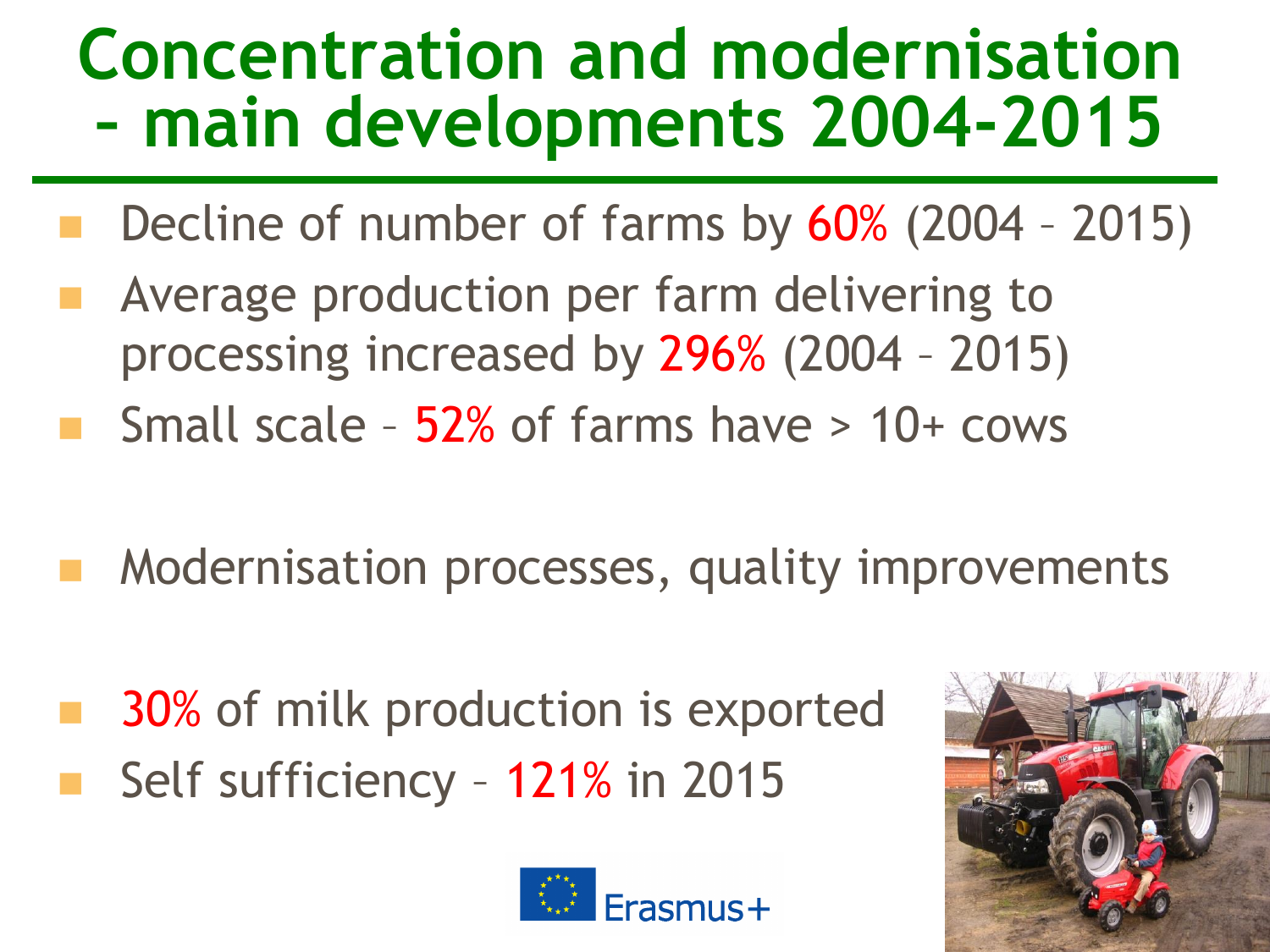### **Milk production in Poland is continuously growing**



Source: MS' Communications to Eurostat, FEGA, AGEA, Reg.479/2010.1(a)1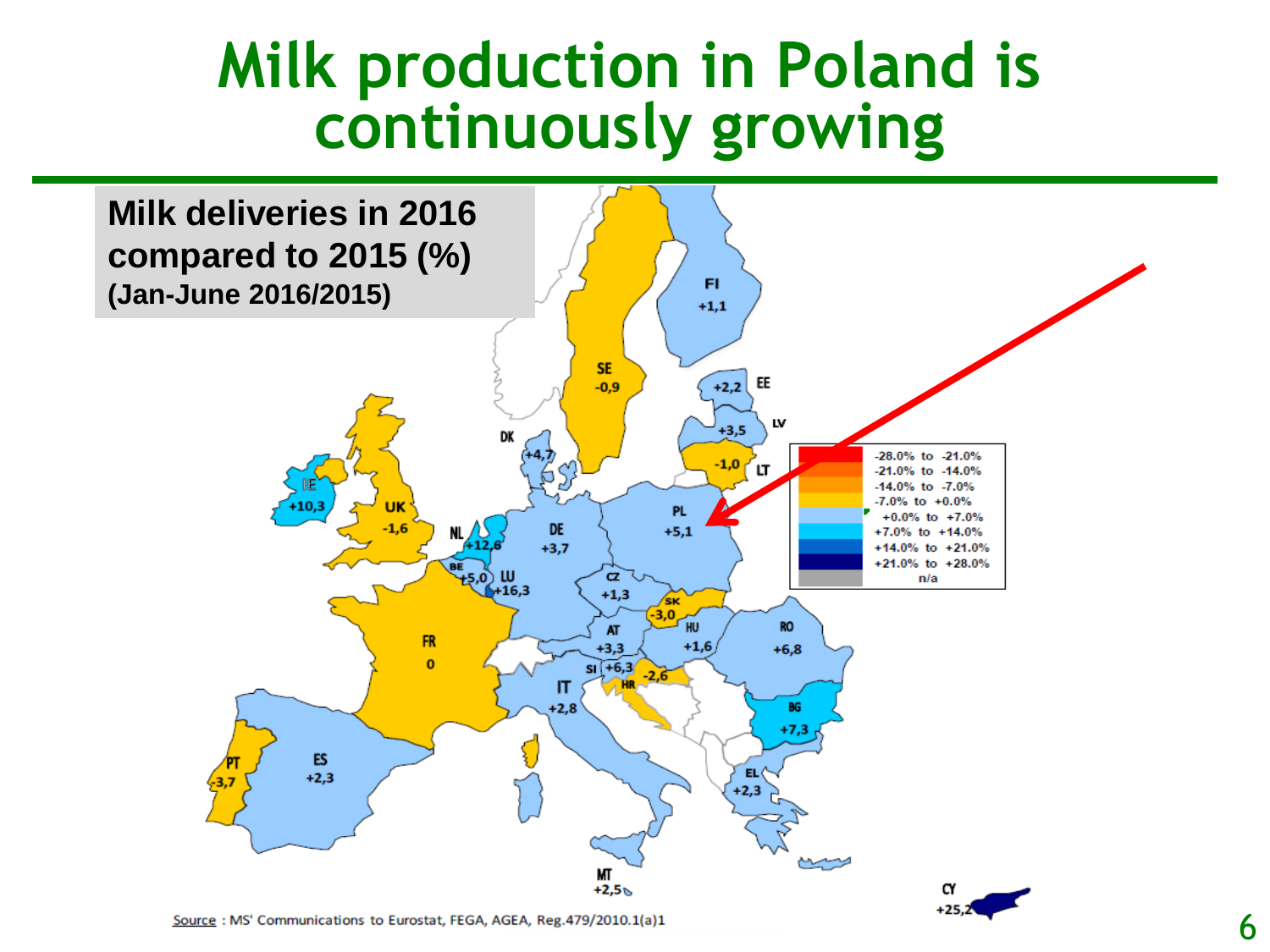### **Milk production in Poland is continuously growing**

#### Cows' milk collected - PL



Source: Estat, Newcronos

Last update: Jan-Jun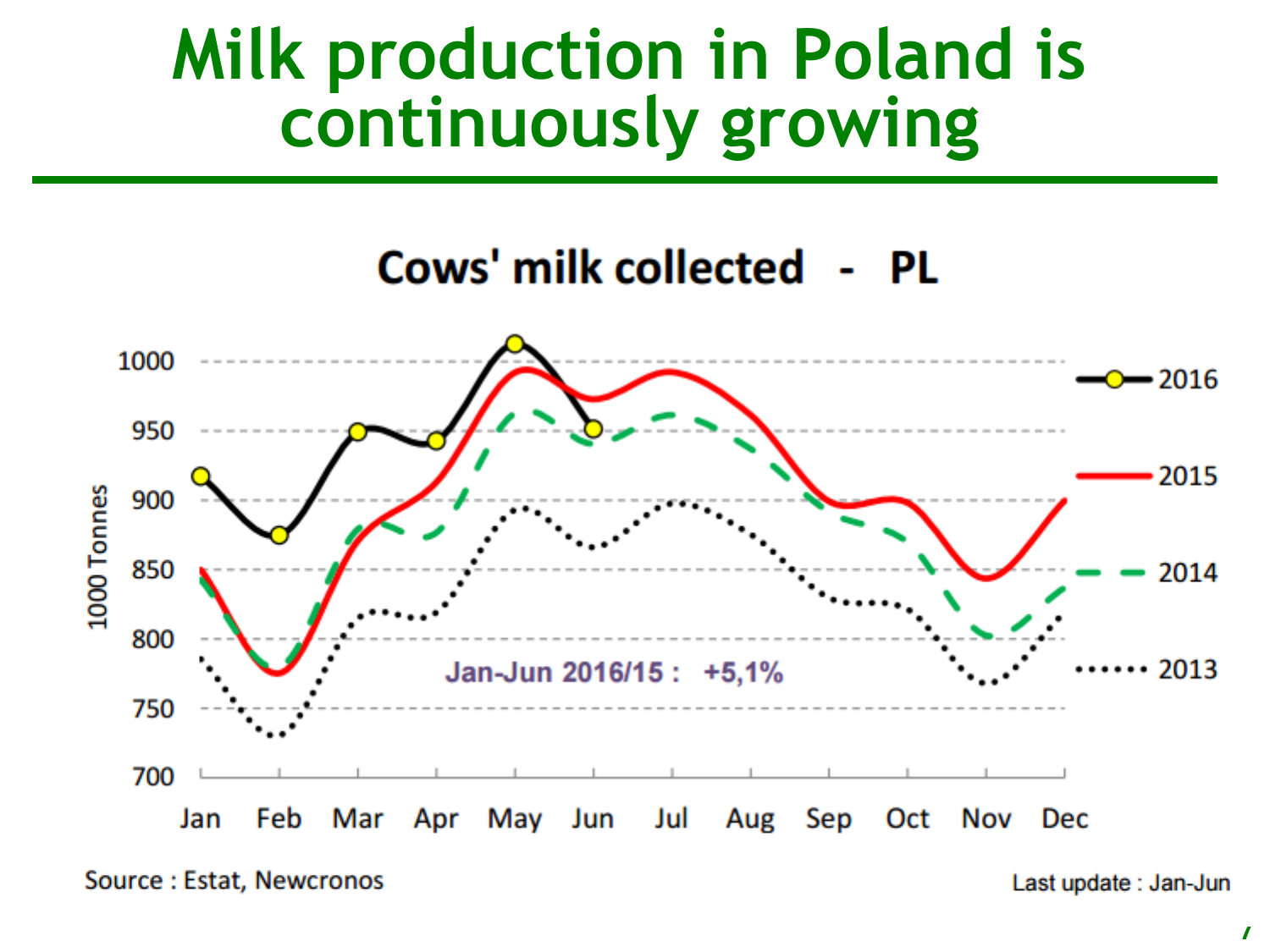## **Farmers' and experts' questionaire - database**

#### **Farmers**

- Panel data
	- 2011 339 farmers
	- **2016 60 farmers**

### **Experts**

- **30 experts in 2015/16** 
	- **Advisory service**
	- **E** Science
	- **Processing associations**
	- **Farmer Associations**

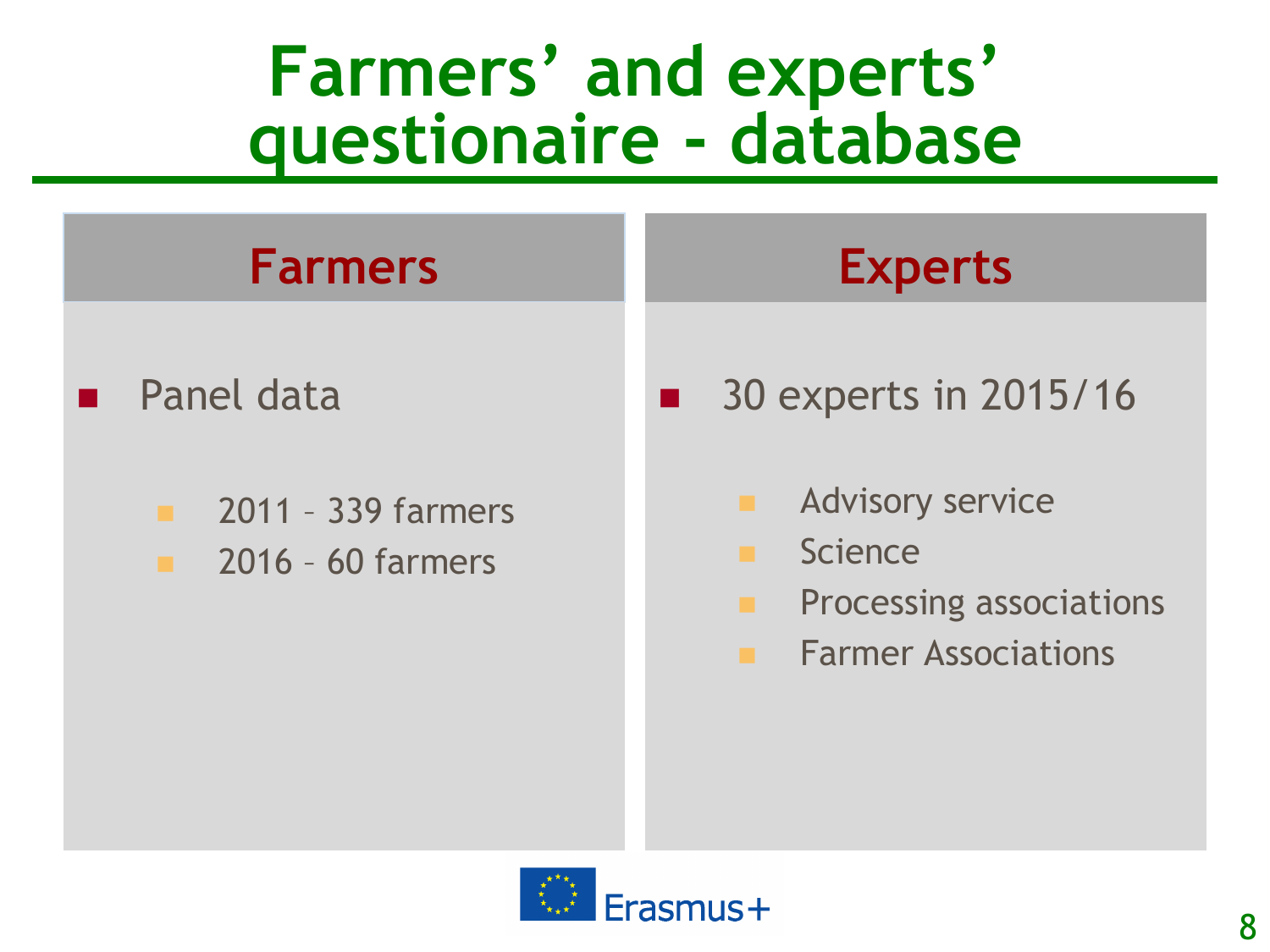# **Experts' opinion on dairy sector's**

### **STRENGHTS**

- **Good natural condition**s, availability of grasslands, large production potential
- **Modern technologies** and new investments in processing, unused processing powers,
- **Costs advantage**  still lower costs of production (eg. labour) create competitive advantage of polish dairy and potential for export
- Large Potential **for efficiency improvement**

### **WEAKNESSES**

- Still **small production scale** and crumble structure of farms
- **Low technical and labour**  efficiency at farm level
- **Low level of cooperation,** marketing, management and long term planning skills of farmers
- $\blacksquare$  Still too low concentration of processing, small share of the own "export brands", cooperative structure 9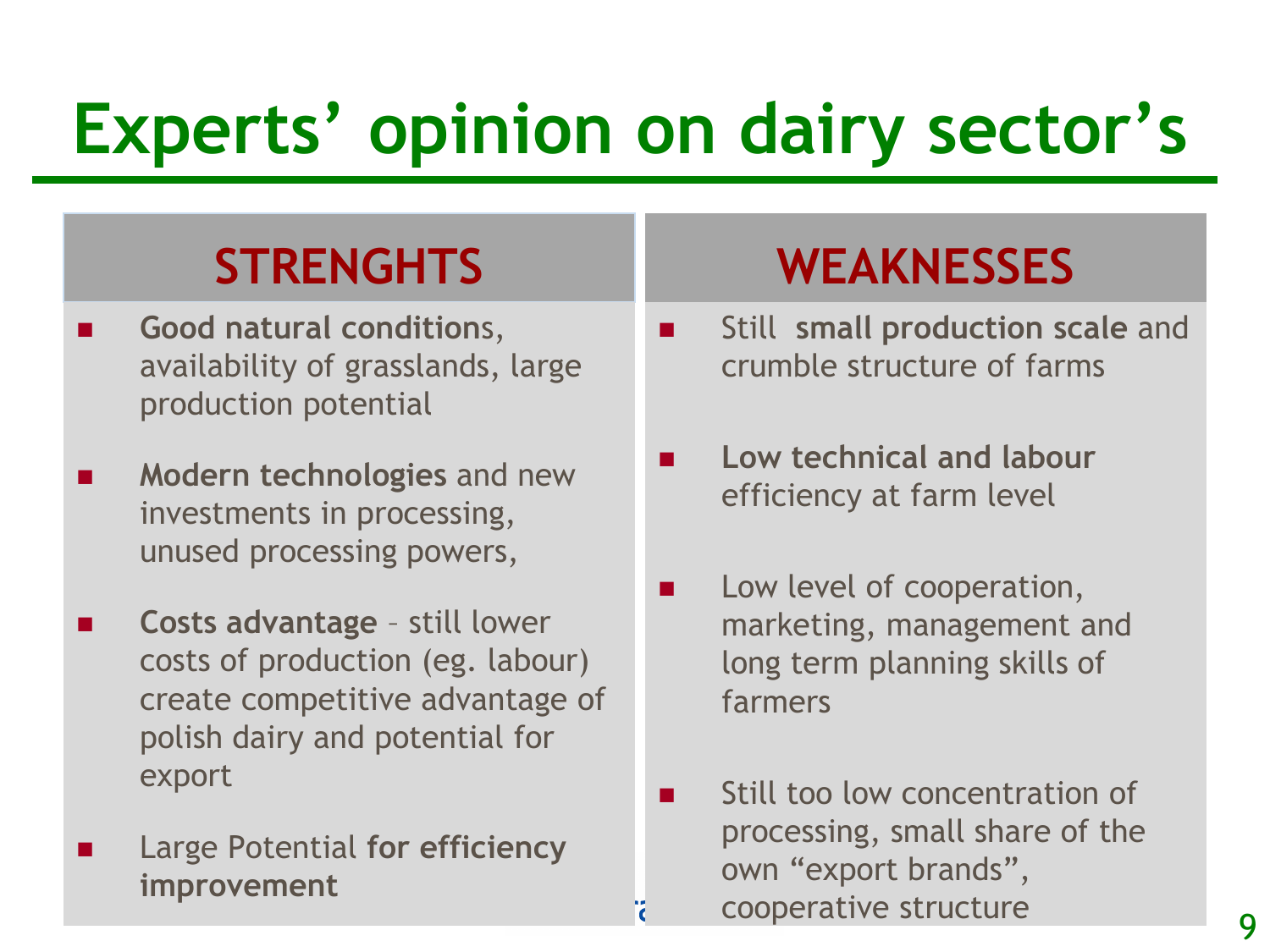## **Future strategies from farmers' perspective**

- We asked a question about farmers' strategies for the future
- Three choices: 1<sup>st</sup> priority, 2<sup>nd</sup>, and 3<sup>rd</sup> choice

#### **Strategies:**

- Extend milk production / specialise in dairy
- $\blacksquare$  Reallocate or start a new farm
- **Passive "Wait and see"**
- **Downscaling**
- **Diversification to other agric. production or work outside farm**
- **E** Cooperation (horizontal or vertical)

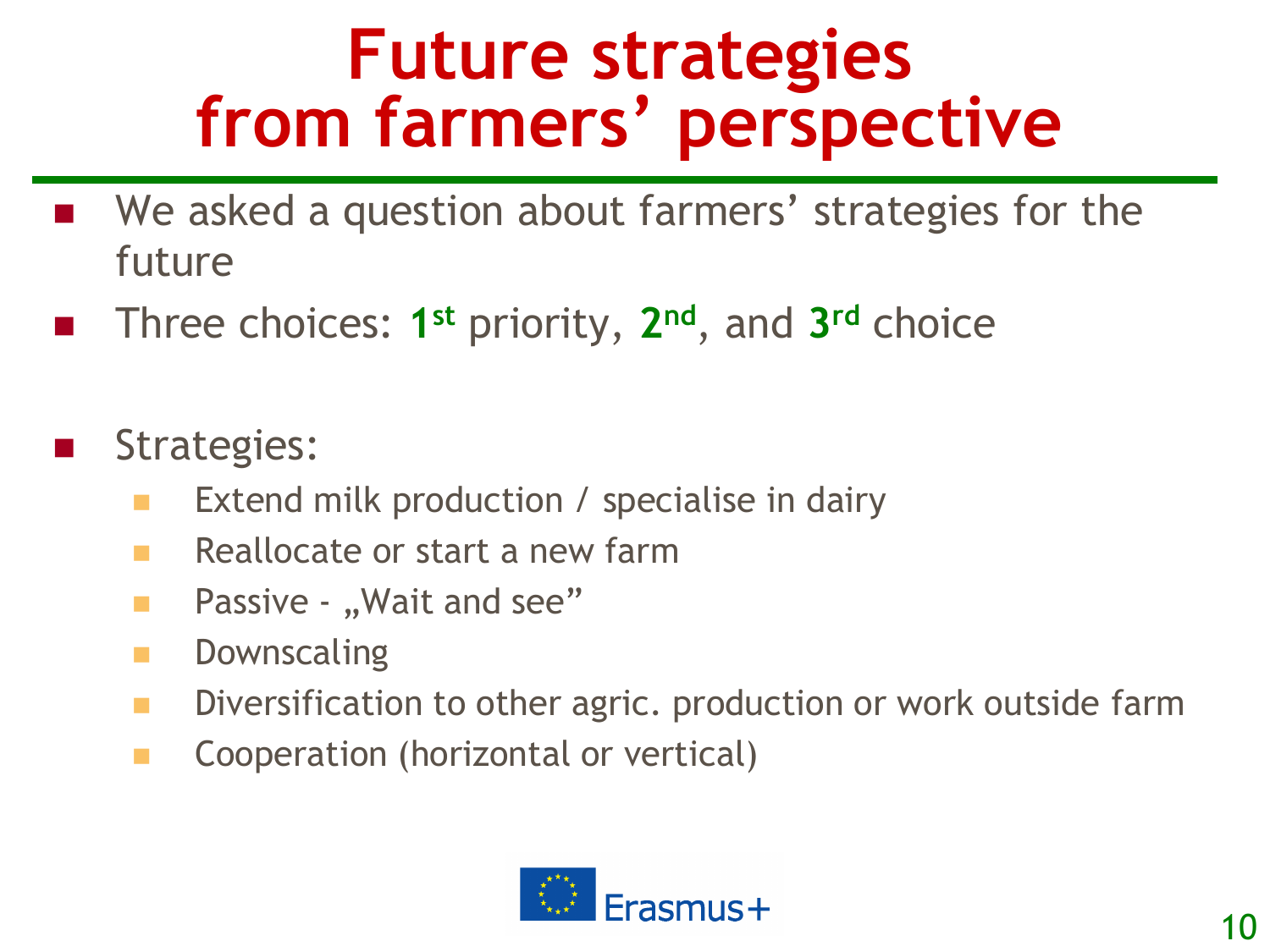### **Future strategies from farmers' perspective**

| strategy                    | <b>Structure of</b><br>first chosen<br>strategy |      | <b>Structure of</b><br>all choices |             | % p. change<br>2016-2011 |        |
|-----------------------------|-------------------------------------------------|------|------------------------------------|-------------|--------------------------|--------|
|                             | 2011                                            | 2016 | 2011                               | 2016        | 1st                      | all    |
| extend dairy/<br>specialise | 77,0                                            | 61,7 | 56,4                               | 42,8        | $-15,4$                  | $-131$ |
| realocate/start a<br>new    | 0,0                                             | 0,0  | 0,6                                | 1,1         | 0,0                      | ,5     |
| "wait and see"              | 8,2                                             | 8,3  | 4,7                                | 11,1        | 0,1                      | 6,5    |
| downscaling                 | 0,0                                             | 0,0  | 0,6                                | 6,1         | 0,0                      | 5,5    |
| diversification             | 4,9                                             | 28,3 | 9,9                                | <u>18,3</u> | 23,4                     | 8,4    |
| cooperation                 | 9,8                                             | 1,7  | 27,9                               | 20,6        | $-8,2$                   | $-7,4$ |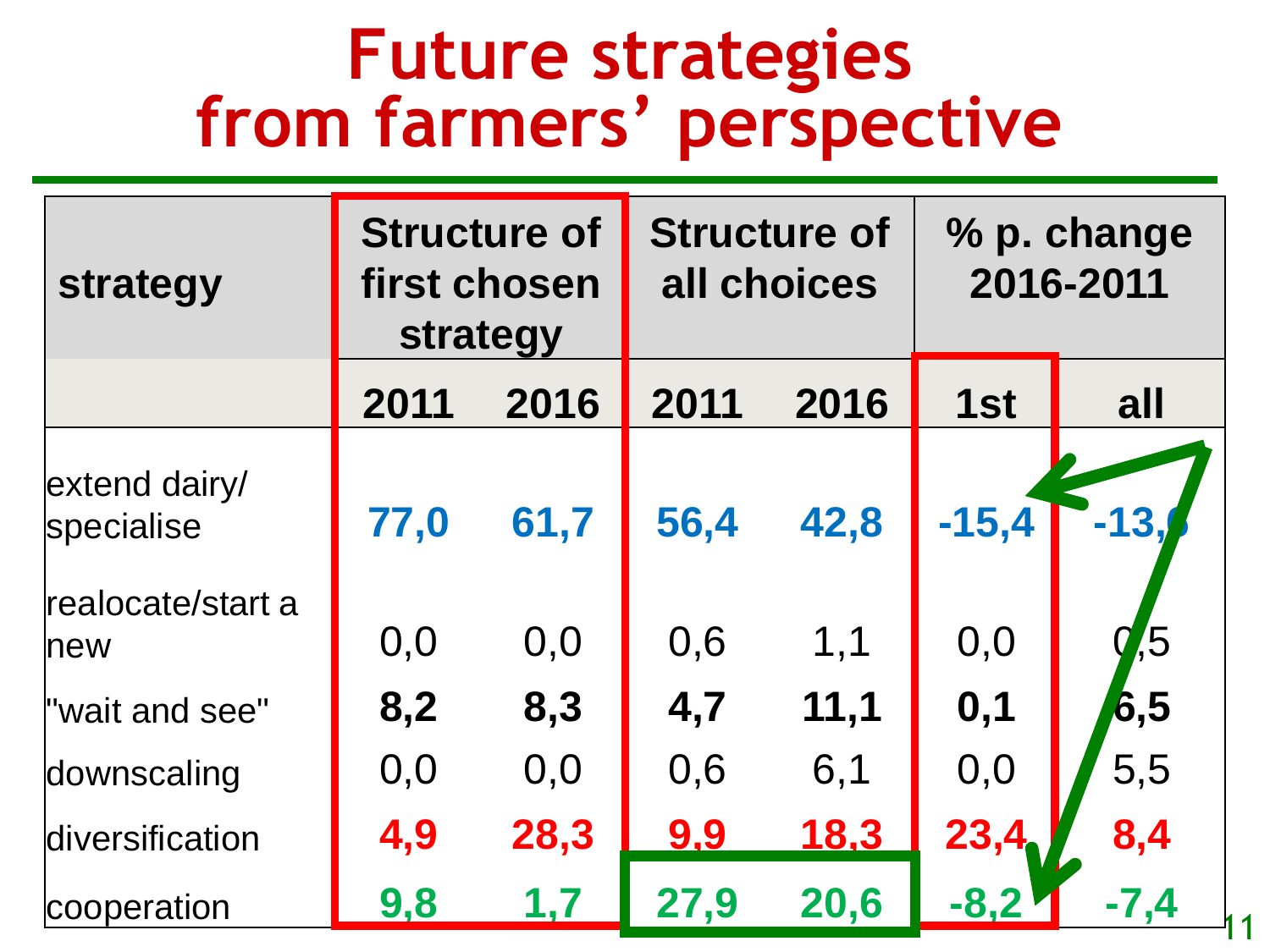# **Future prospects**

- **Rather positive prospects**
- Moderate growth of production
- Further and faster concentration and restructuring of production,
	- "production economics"
	- **due to exposure to global markets dynamics lower prices,** decreased CAP protection, export demand affected by situation in China, Russia, production growth in some countries etc.
- Small scale: shortening the chain and on-farm processing